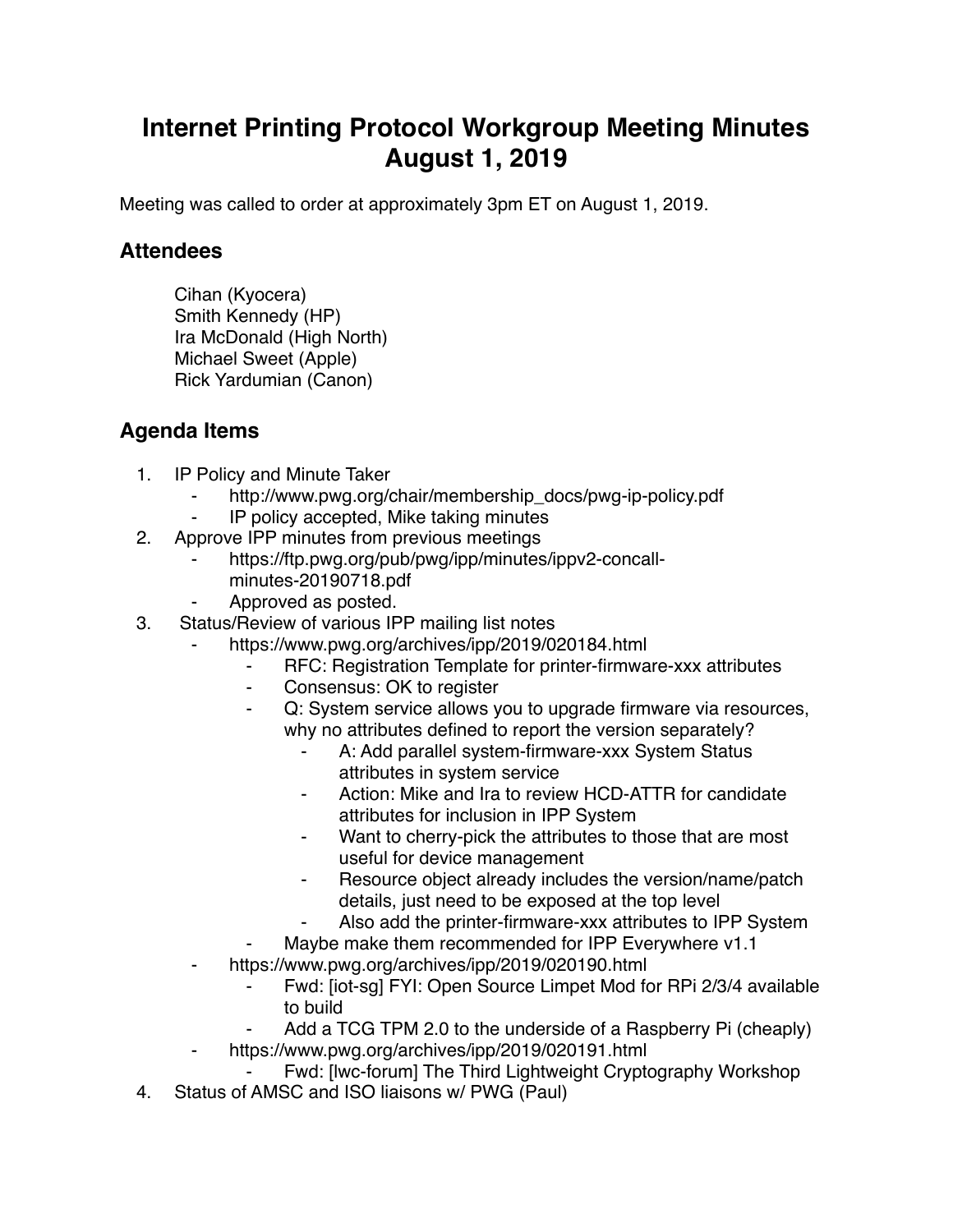- ⁃ https://ftp.pwg.org/pub/pwg/general/sc/pwg-sc-call-minutes-20190701.htm
- https://ftp.pwg.org/pub/pwg/general/sc/pwg-sc-call-minutes-20190729.htm
- See PWG Steering Committee minutes from 07/01/19 and 07/29/19
- 5. Status of PWG and IPP WG Formal Approvals and Last Calls (All)
	- **IPP Authentication Methods (Smith)** 
		- ⁃ https://ftp.pwg.org/pub/pwg/ipp/wd/wd-ippauth-20190702-rev.pdf
		- ⁃ https://ftp.pwg.org/pub/pwg/ipp/wd/lcrc-ippauth-r2.txt
		- ⁃ Stable draft for a Best Practice
		- ⁃ IPP WG LCRC review on 27 June 2019
		- ⁃ PWG Formal Vote started 17 July 2019 and ends 16 August 2019
		- ⁃ Schedule PWG publication in Q3 2019
	- ⁃ IPP Job Extensions v2.0 (Mike)
		- https://ftp.pwg.org/pub/pwg/ipp/wd/wd-ippjobext20-20190718.pdf
		- ⁃ https://ftp.pwg.org/pub/pwg/ipp/wd/lcrc-ippjobext20.txt
		- ⁃ Stable draft for a Candidate Standard
		- ⁃ IPP WG LCRC review on 18 July 2019
		- ⁃ PWG Formal Vote started 18 July 2019 ends 16 August 2019
		- Schedule PWG publication in Q3 2019
	- ⁃ IPP System Service (Ira/Mike)
		- ⁃ https://ftp.pwg.org/pub/pwg/ipp/wd/wd-ippsystem10-20190626 rev.pdf
		- ⁃ Stable draft for a Candidate Standard
		- ⁃ IPP WG Last Call ended 31 May 2019 w/ 1 comment
		- ⁃ IPP WG review on 18 July 2019
		- ⁃ 1 resolved DISCUSS w/ edits pending for new version
		- ⁃ Reduce Xxx Job and Xxx Service to a generic Job and Service definitions
			- Schedule PWG Last Call in Q3 2019
- 6. Quick Review of IPP Job and Printer Extensions Set 3 v1.1 (Smith)
	- ⁃ https://ftp.pwg.org/pub/pwg/ipp/wd/wd-ippjobprinterext3v11-20190724 rev.pdf
	- ⁃ Interim draft for a Candidate Standard
	- Fixed all errata
	- ⁃ Added PWG Message Catalog Help Extensions (HELPME)
	- ⁃ Added HP Print Quality Customization
	- Schedule Prototype draft in Q3/Q4 2019
	- ⁃ Section 2.4:
		- ⁃ Q: Do we need to keep Kerberized Printing definition?
			- A: Yes, keep for uri-authentication-supported='negotiate' keyword
	- Global: Update TLS references to TLS 1.3 and corresponding RFC
	- ⁃ Section 3.3
		- Need to at least point to the standard exceptions in IPP/1.1 (STD92)
		- Action: Mike to update WD template for standard IPP/1.1 exceptions
	- Section 4: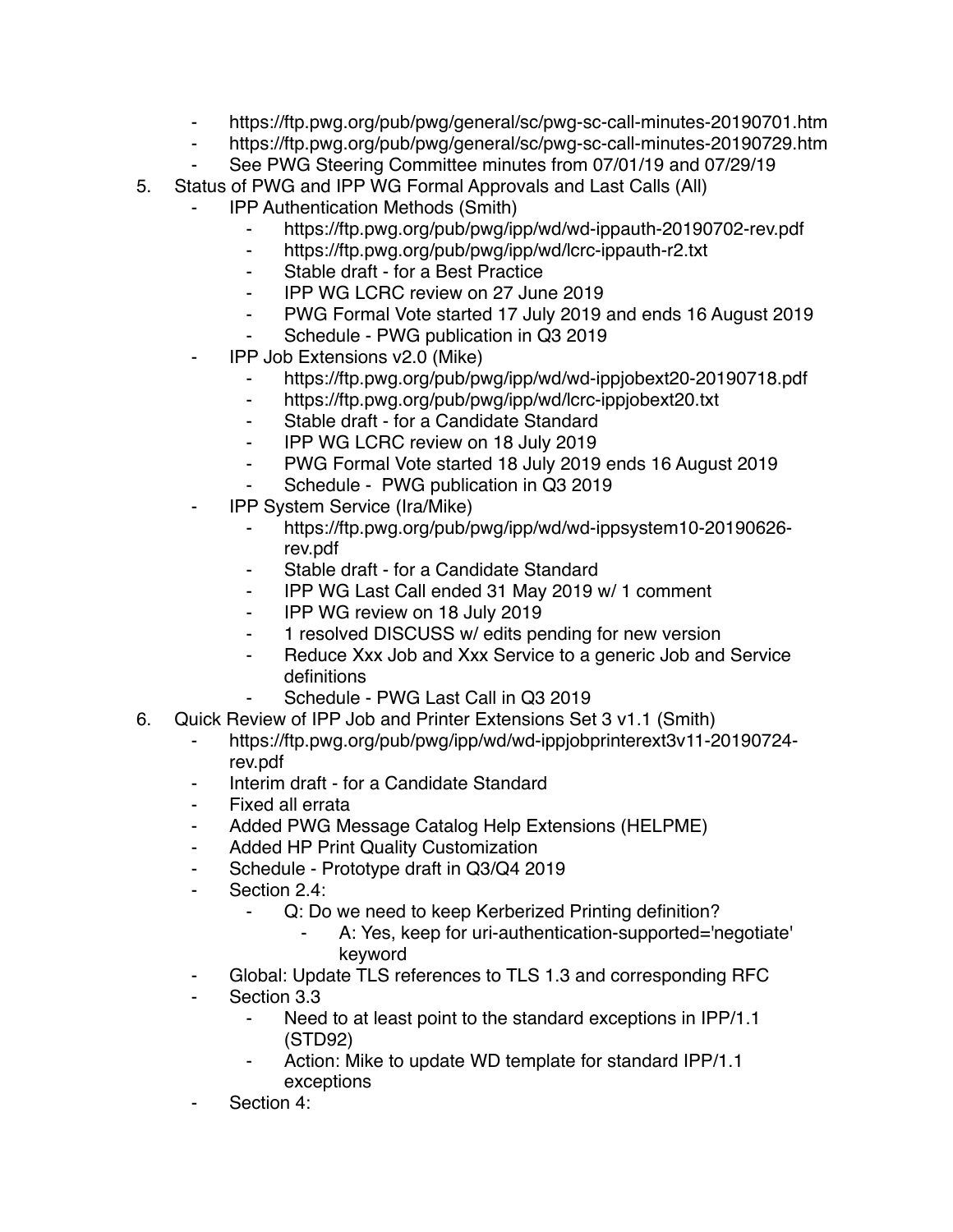- ⁃ Title: "IPP Model"
- May want to add some intro text here
- Section 4.2:
	- ⁃ Change 'attribute "filtering"' to 'Filtering of attributes' (defined term)
	- ⁃ Change "IPP/1.1 Model and Semantics" to just "IPP/1.1"
- Section 4.4:
	- Add informative reference for ICC (spell out the acronym, too)
- Section 4.5:
	- Add informative references to macOS and NeXTStep
- Section 6.2.2:
	- Just deprecate, resolve comment
- Section 6.5.1:
	- Comment: Add this attribute to the "Changes since PWG
	- 5100.13-2012" section
- ⁃ Section 6.x.y:
	- Drop "READ-ONLY" since they are status attributes (READ-ONLY is implied)
- Section 6.7.3:
	- Move to obsolete attributes section, obsolete because RFC 3381 is obsolete
- Section 6.8.4:
	- ⁃ Move obsolete stuff to separate obsolete values section, provide forward section reference
	- Move proof-print definition to EPX spec, note the move in the changes section
- Section 6.8.5:
	- ⁃ Line 1242: "Both ENCODINGS are syntactically ..."
		- Line 1243: "is more concise and less error-prone."
- Section 6.8.9:
	- Note the typo in the changes section
- **Section 6.8.10:** 
	- ⁃ Move to obsolete attributes section
- **Section 6.8.11:** 
	- ⁃ Need alternative to "specifies" (indicates?)
- **Section 6.8.13:** 
	- ⁃ "This attribute lists"
	- ⁃ Figure 4: Add "print-color-mode" member attribute to each of the soft-proof-icc-profiles collections (used to select the profile on the client side)
	- Figures might get moved add Model 4.x subsection for localization and print quality/color mode, move strings example to strings format section
- Section 6.8.23.1:
	- Table 8: Delete PWG SM Keyword column
- Section 6.8.23.2:
	- Delete comment (not moving)
- Stopped at the end of page 52, resume at the top of page 53 at next call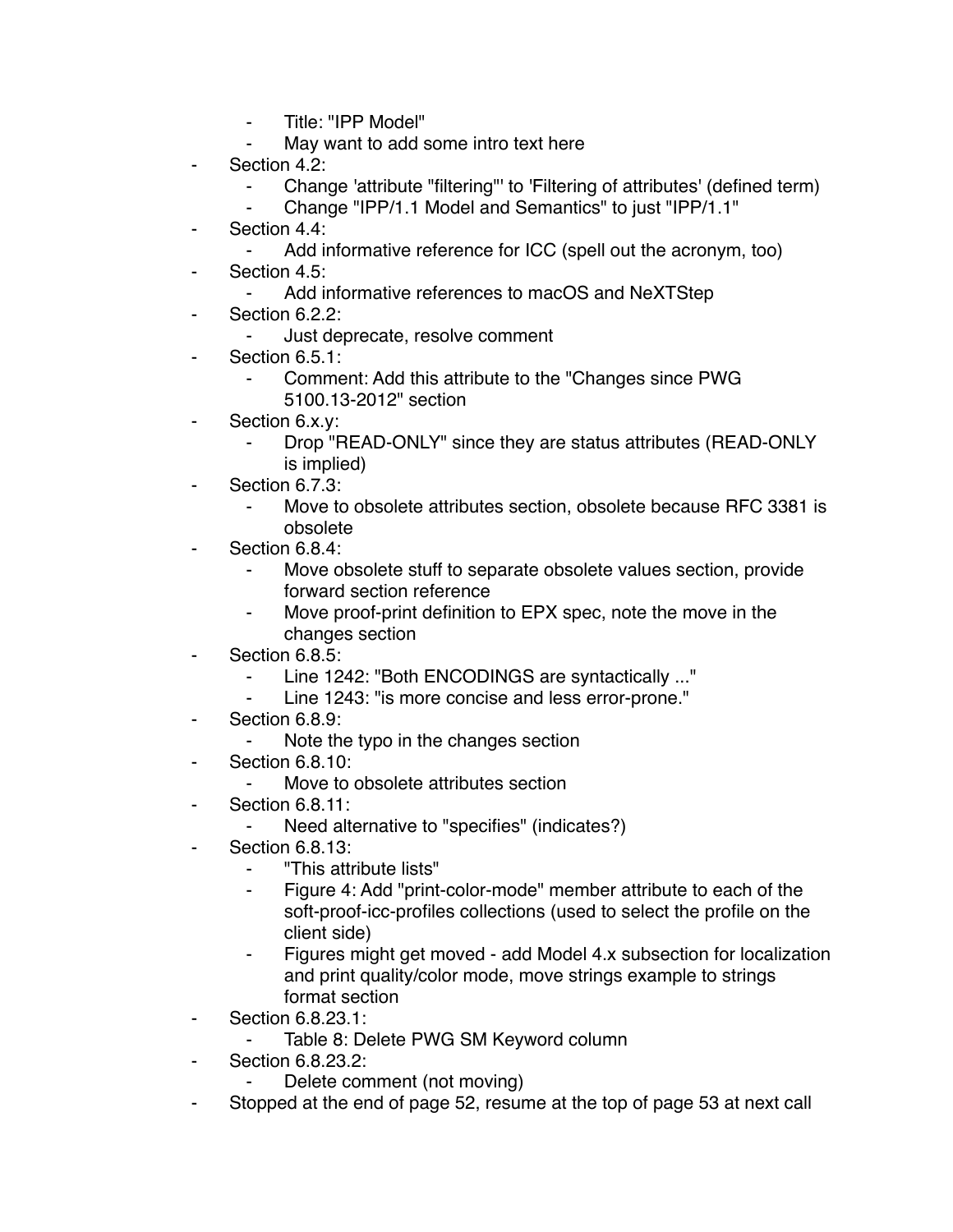- 8. IPP Registry
	- ⁃ 21 unique links to mailing list registrations
	- To-do: move these to static PDF files on the FTP server in the IPP registrations directory
- 9. Quick Review of IPP Production Printing Ext v2.0 (Mike)
	- https://ftp.pwg.org/pub/pwg/ipp/wd/wd-ippppx20-20190626-rev.pdf
	- ⁃ Errata update of PWG 5100.3-2001
	- ⁃ Interim draft for a Candidate Standard
	- ⁃ IPP WG review on 24 June 2019
	- ⁃ Non-production attributes moved to IPP Job Extensions v2.0
	- ⁃ Schedule Prototype draft in Q3 2019
	- Did not get to this
- 10. Quick Review of IPP Everywhere 1.1 (Mike)
	- https://ftp.pwg.org/pub/pwg/ipp/wd/wd-ippeve11-20190627-rev.pdf
	- ⁃ Stable draft for a Candidate Standard
	- ⁃ PWG F2F discussion in April 2019
	- Defer IPP WG Last Call until IPP Everywhere Self-Cert v1.1 is ready
	- ⁃ Schedule Stable working drafts/beta tools in Q3 2019
	- Did not get to this
- 11. Status of various IPP documents (All)
	- ⁃ IPP Job Accounting v1.0 (Mike)
		- ⁃ https://ftp.pwg.org/pub/pwg/ipp/wd/wdippaccounting10-20190418.pdf
		- ⁃ Initial draft for a Best Practice
		- Schedule TBD
	- ⁃ IPP Everywhere Self-Certification Manual v1.1 (Mike)
		- ⁃ https://ftp.pwg.org/pub/pwg/ipp/wd/wd-ippeveselfcert11-20180704 rev.pdf
		- Prototype draft for a Candidate Standard
		- ⁃ PWG F2F discussion in April 2019
		- ⁃ Update and start IPP WG Last Call together w/ IPP Everywhere v1.1
		- Schedule Stable working drafts/beta tools in Q3 2019
	- ⁃ IPP Encrypted Jobs and Documents (Mike)
		- ⁃ https://ftp.pwg.org/pub/pwg/ipp/wd/wd-ipptrustnoone10-20190418 rev.pdf
		- ⁃ Interim draft for a Candidate Standard
		- PWG F2F review in April 2019
		- Updated to change from Registration to Specification
		- Schedule Prototype draft Q3 2019
- 12. Open Printing update (Ira)
	- ⁃ OP monthly calls (06/04/19) and (07/09/19)
	- OP website renovation progress delay until fall (after GSoC completes)
	- GSoC 2019 Accepted student proposals announced (05/06/19)
	- ⁃ All five OP projects received GSoC 2019 slots and have assigned students
	- ⁃ GSoC 2019 coding started on 27 May 2019